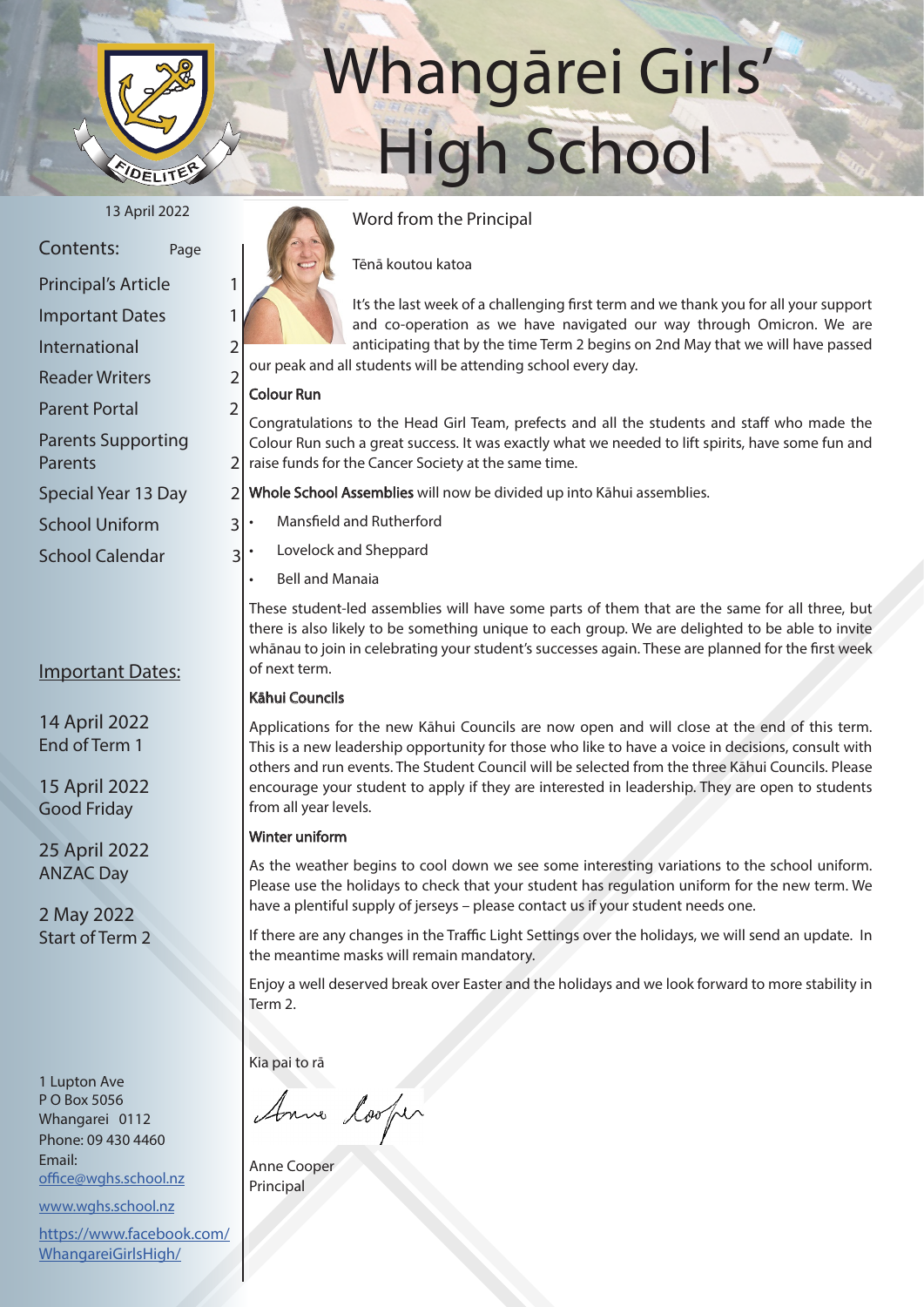#### International

Add some diverse CULTURE to your whanau! Looking for families of all types to host our international students for 2022 and 2023. You get:

- Amazing cultural experience learn about countries from around the world
- Global Connection share Maori, Pasifika and other NZ cultures with your interna tional student
- Unbeatable learning experience for your family
- Fortnightly homestay payment of \$480.00

If you would like to learn more about hosting an international student through Whāngarei Girls' High School please email Toni Richardson at toni.richardson@wghs. school.nz or mobile 021 435 517.



#### Parents Supporting Parents

Are you a parent struggling with a child with mental illness? Would you like to connect with other parents who are living with the same awful struggle?

Our aim is to provide a forum where you can let off steam, knowing that the person/ people you are talking to understand on some level. Whether this is at a group meeting, or in another way that we can support you, we hope to be able to do that.

The next meeting for the Parents Supporting Parents group will be in Term 2, Thursday 19th May in the Health Rooms. Please call Lorraine for more details on 021 166 9764. Join us on Facebook to connect and find out more information https://www. facebook.com/groups/651665085170218/

### WE NEED YOUR HELP!

Do you have strengths in reading and writing with apassion for helping tomorrow's women succeed?

We are seeking skilled volunteers to assist our year 11 – year 13 students who have identified visual difficulties, hearing impairments or learning disabilities to assist as reader/writer for assessments throughout the school year.

This is an amazing and rewarding opportunity to help our students achieve their full potential!

Please note that all staff and volunteers interacting directly with students in a secondary school education setting need to be Police vetted.

For more information please contact: Vinny Ridgway - vinnyridgway@wghs.school.nz Wendi Andrews - wendiandrews@wghs.school.nz

#### Parent Portal

Are you checking your students parent portal for achievement results and comments. By the end of this term, every subject will have data regarding your student's progress.

Not sure how to access the portal? Please contact your student's whanau teacher or the office at office@wghs.school.nz

#### Special Year 13 Day

There is a special Year 13 day planned for 12th May next term.

We will have numerous outside providers sharing their expertise with students for the day.

The theme will be 'finding happiness and having success in these challenging times.'

There will be a diverse range of workshops for students to choose from that best meet their own individual needs. This will include various financial, legal, health, wellbeing and careers related contexts.

The day will be interactive, personalised and solution focussed so students will have more tools for their kete moving forward. Kai will be provided also to feed their minds.

More information to come next term.

Ngā mihi Phil Mechen